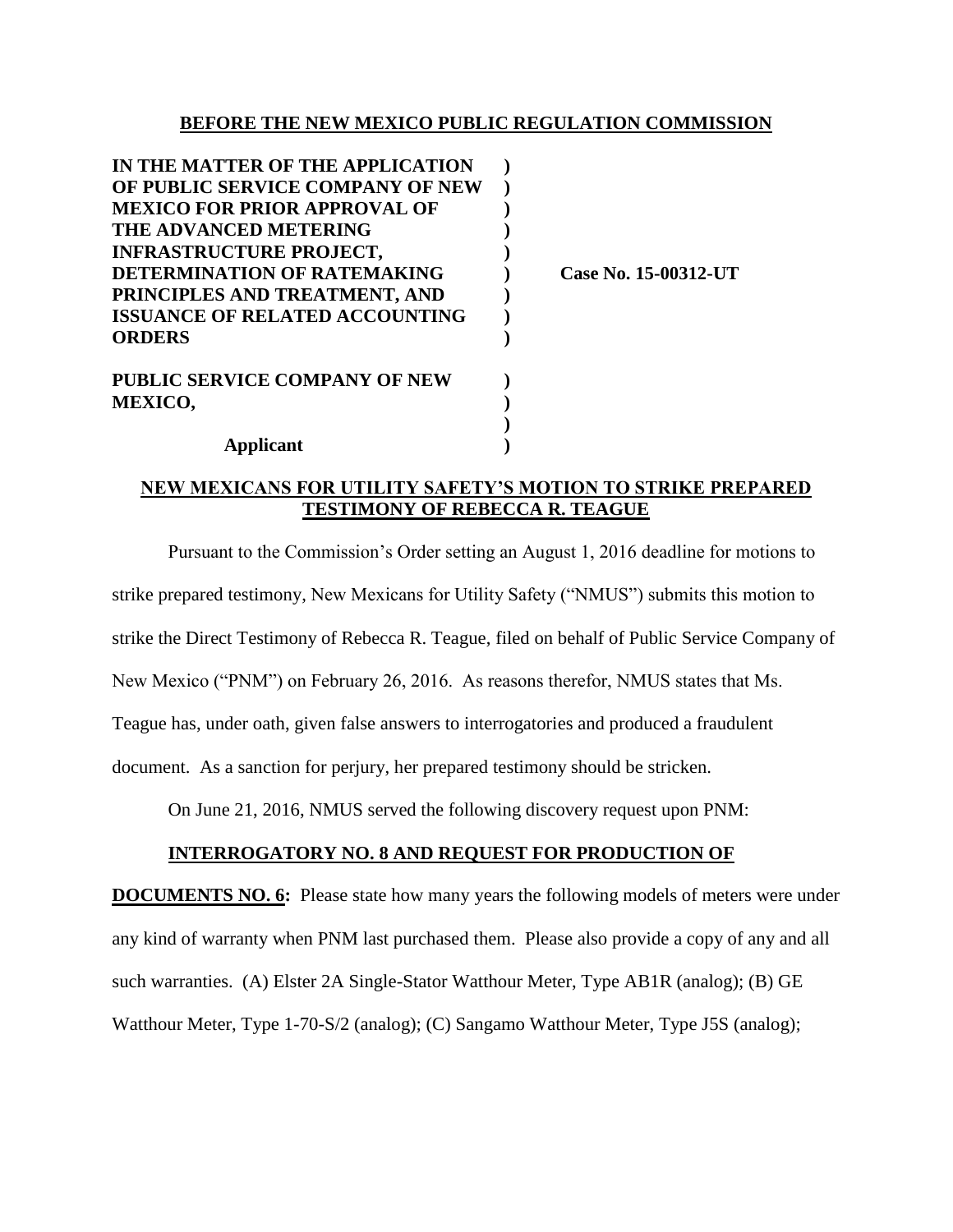(D) Schlumberger Watt-hour Meter, Type J5S (analog); (E) Sangamo Watt-hour meter, type J3S (analog); (F) Landis & Gyr Single-Stator Watthour Meter, Type MSII (analog); (G) ABB Single-Stator Watthour Meter (analog); (H) Itron CENTRON digital meter, Type C1S.

In PNM's response (attached hereto as Exhibit A), signed under oath by Ms. Teague, she swore that the information she gave is "specifically known to PNM" (at p. 1). She then wrote (at p. 3), "Please see below for additional responsive information specific to each meter," and for each of the six types of analog meters she gave a separate and identical answer stating that it was warranted for "12 months from installation or 18 months from shipment." To compound these falsehoods she produced a document titled "GE Terms of Sale" that she falsely represented as the warranty for the GE analog meter. She did not produce copies of any warranties for the other analog meters.

NMUS has independently obtained a copy of the warranty that covers all of Elster's electromechanical (analog) meters. The warranty is on page 4 of Byram's Metering Manual (attached hereto as Exhibit B), which is available online from Byram Laboratories, Inc. at http://www.byramlabs.com/store/pdf/elster/Electromechanical%20Manual.pdf. It is a warranty for "any Elster metering product" and states that the warranty period is "10 years from the date of manufacture." The manual is also accessible from this page:

http://byramlabs.com/store/product\_info.php/products\_id/33 (attached hereto as Exhibit C), which states that "Elster will offer *the same warranty*, manufacturing quality controls, calibration standards, and calibration reports *that you have always expected from Elster*" (emphasis added).

For the GE meter, which Ms. Teague stated has not been purchased by PNM since July 14, 2004, Ms. Teague produced a document (attached hereto as Exhibit D) purporting to contain the warranty terms of "12 months from installation or 18 months from shipment." The document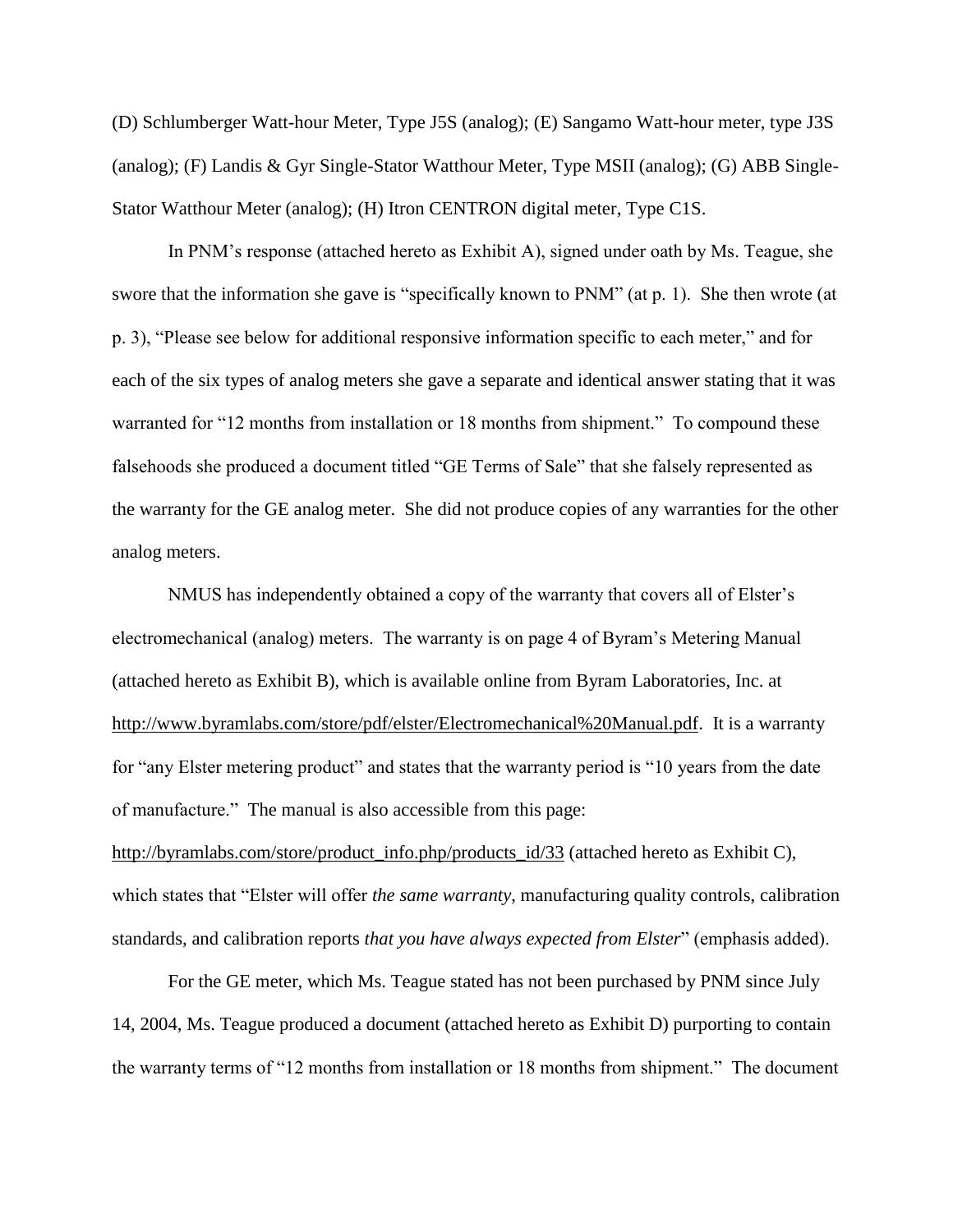is titled "GE Terms of Sale," however it is an undated excerpt containing only sections 5.1 through 5.6 of a larger document and does not specify which GE products it applies to. NMUS became suspicious because section 5.2 of this document states that "software-related Services are warranted for ninety (90) days." Analog meters do not contain any software.

NMUS independently obtained the larger document from which sections 5.1 through 5.6 were excerpted. It is available online from GE's Power Conversion subsidiary at http://www.gepowerconversion.com/sites/gepc/files/product/es104.pdf. GE Power Conversion does not sell electric meters, much less analog electric meters that were manufactured prior to July 14, 2004. The document is titled "Terms and Conditions for Sale of Products and Services: Form ES 104 (Rev. 4)," and is dated January 2011. It is attached hereto as Exhibit E.

NMUS also obtained the previous revision of the same document ("Form ES104 (Rev 3)," attached hereto as Exhibit F), which is available online at http://www.gegridsolutions.com/T&Cs/AP/terms\_energy.pdf, and which is dated September 2009. Its warranty is worded differently and is in section 7, not section 5—proving that the purported GE warranty produced by PNM did not come from any document dated earlier than January 2011.

In her response to Western Resource Advocates' first discovery request, Ms. Teague admitted that PNM's proposed Itron AMI meters are warranted for only one year (Response to WRA Interrogatory I-15, attached hereto as Exhibit G), and produced the one-year warranty (attached hereto as Exhibit H). The purpose of her false and fraudulent responses to NMUS is evident: she wants to conceal from the Commission the fact that PNM is proposing to replace 531,000 electric meters that were warranted for ten years with 531,000 electric meters that are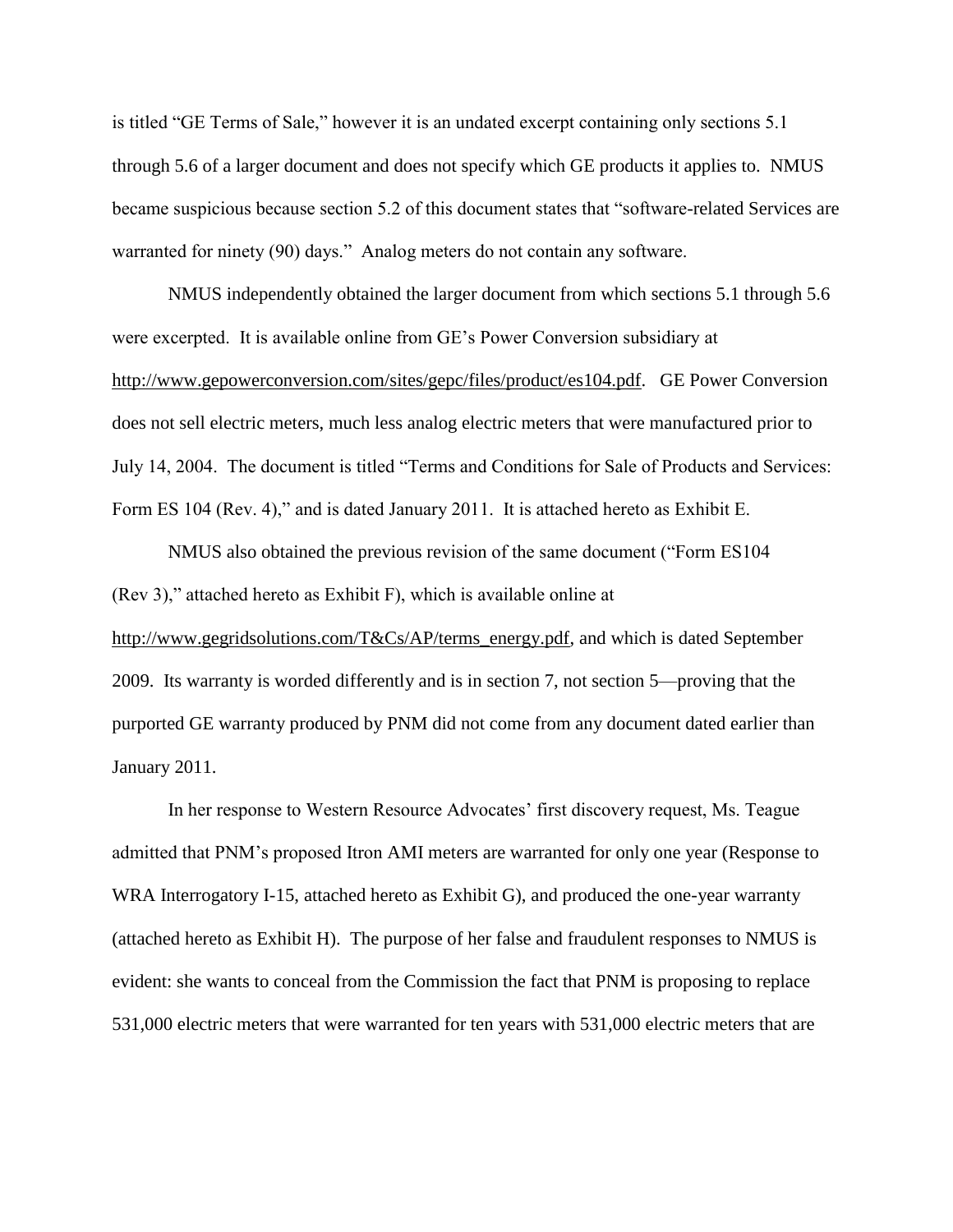warranted for only one year. This calls the truthfulness of all of Ms. Teague's testimony into question, and it should be stricken.

Respectfully submitted,

NEW MEXICANS FOR UTILITY SAFETY

\_\_\_\_\_\_\_\_\_\_\_\_\_\_\_\_\_\_\_\_\_\_\_\_\_\_\_\_\_\_\_\_\_\_\_\_

/s/ Arthur Firstenberg

Arthur Firstenberg, President P.O. Box 6216 Santa Fe, NM 87502 (505) 471-0129 bearstar@fatmail.fm

August 1, 2016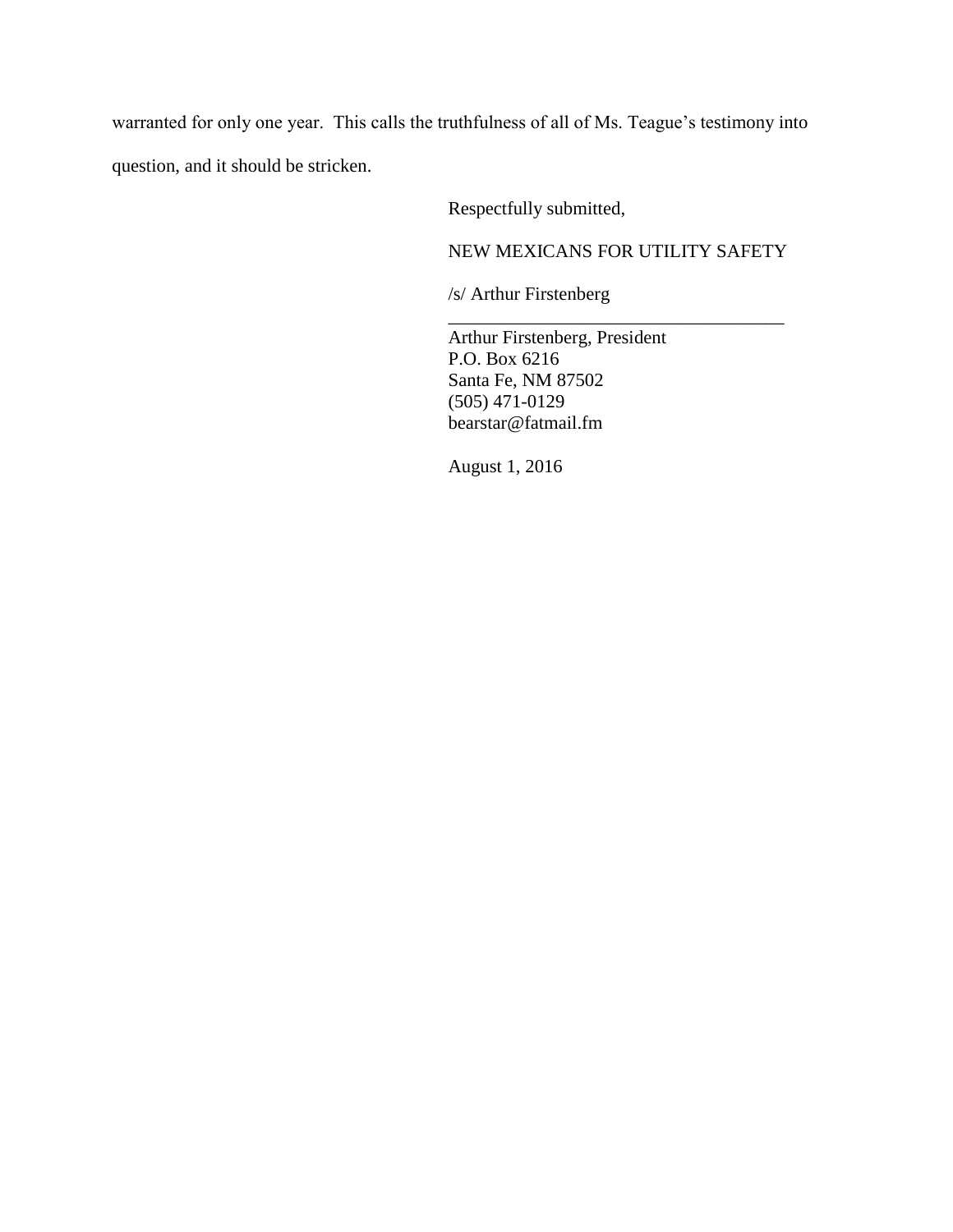### **BEFORE THE NEW MEXICO PUBLIC REGULATION COMMISSION**

**IN THE MATTER OF THE APPLICATION ) OF PUBLIC SERVICE COMPANY OF NEW ) MEXICO FOR PRIOR APPROVAL OF ) THE ADVANCED METERING ) INFRASTRUCTURE PROJECT, ) DETERMINATION OF RATEMAKING ) Case No. 15-00312-UT PRINCIPLES AND TREATMENT, AND ) ISSUANCE OF RELATED ACCOUNTING ) ORDERS )**

### **CERTIFICATE OF SERVICE**

I certify that on this date of August 1, 2016, I served New Mexicans for Utility Safety's

Motion to Strike Prepared Testimony of Rebecca R. Teague by mail upon:

Loretta Martinez 408 Galisteo Street Santa Fe, NM 87501

Peter J. Gould, Esq. P.O. Box 34127 Santa Fe, NM 87594

Thomas Manning 406 S. Arizona St. Silver City, NM 88061

and by email upon:

Stephanie Francisco <sfrancisco@nmag.gov>, Loretta Martinez <lmartinez@nmag.gov, Mark Fenton <Mark.Fenton@pnmresources.com>, Stacey Goodwin [<Stacey.Goodwin@pnmresources.com>](mailto:Stacey.Goodwin@pnmresources.com) Steven Schwebke <Steven.Schwebke@pnm.com>, Ryan Jerman [<Ryan.Jerman@pnmresources.com>](mailto:Ryan.Jerman@pnmresources.com) Ben Phillips <Ben.Phillips@pnmresources.com> Cydney Beadles [<Cydney.beadles@state.nm.us>](mailto:Cydney.beadles@state.nm.us) Travis Blecha <Travis.Blecha@state.nm.us> Heidi Pitts <Heidi.Pitts@state.nm.us> Michael C. Smith <Michaelc.smith@state.nm.us> Bruno Carrara <Bruno.Carrara@state.nm.us> Charles Gunter <Charles.Gunter@state.nm.us> Jack Sidler <Jack.Sidler@state.nm.us>